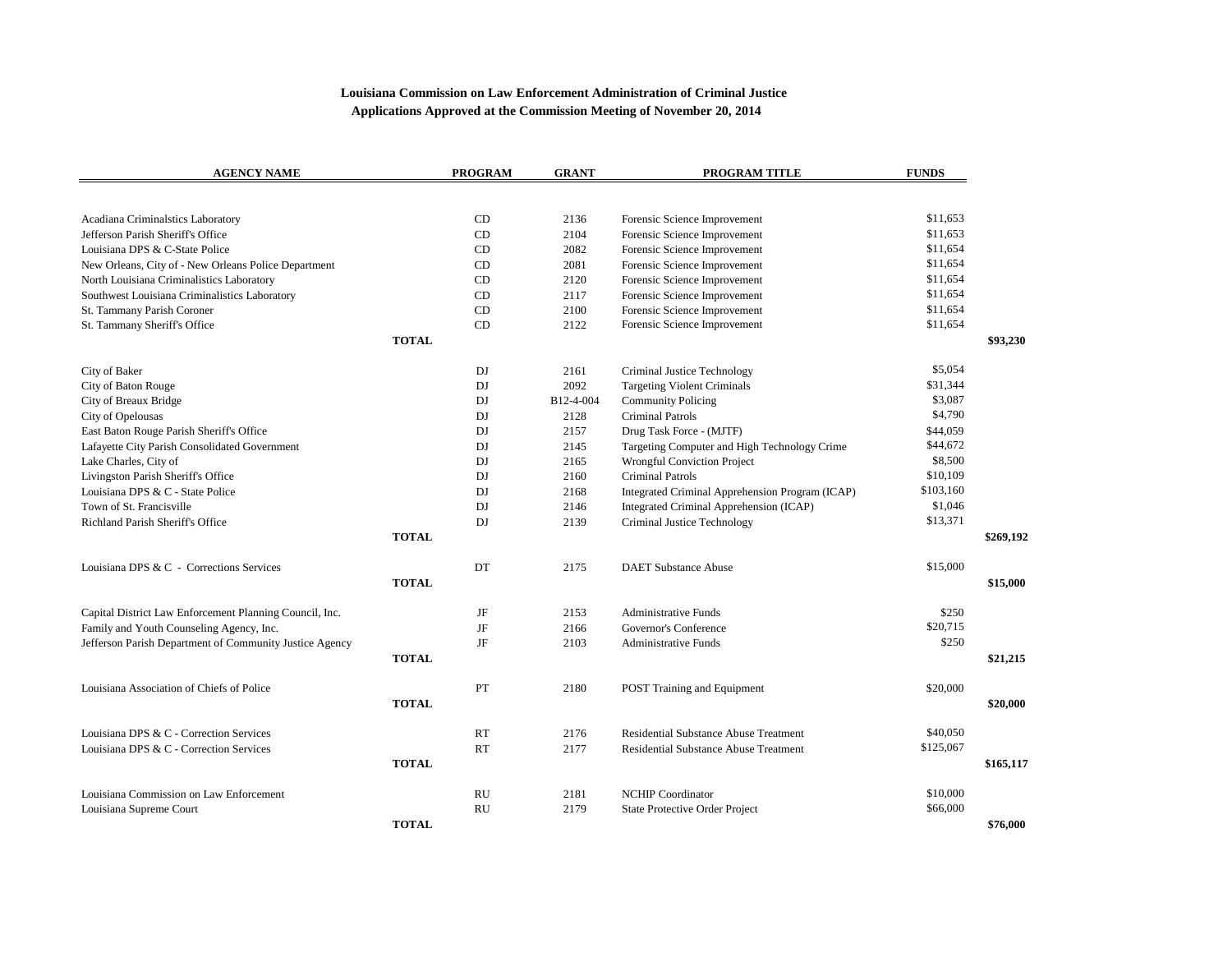## **Louisiana Commission on Law Enforcement Administration of Criminal Justice Applications Approved at the Commission Meeting of November 20, 2014**

| <b>TOTAL</b>                                                              |           |      |                                           |           | \$111,485   |
|---------------------------------------------------------------------------|-----------|------|-------------------------------------------|-----------|-------------|
| Louisiana Department of Justice                                           | WF        | 2152 | <b>Domestic Violence Training</b>         | \$26,334  |             |
| Louisiana Department of Justice                                           | WF        | 2151 | Human Trafficking Training                | \$26,334  |             |
| Jena Band of Choctaw Indians                                              | WF        | 2143 | Native American Domestic Violence Program | \$52,668  |             |
| East Feliciana Parish Sheriff's Office                                    | WF        | 2148 | Combination Investigation                 | \$4,149   |             |
| 20th Judicial District Attorney's Office                                  | WF        | 2147 | <b>Domestic Violence Prosecution</b>      | \$2,000   |             |
|                                                                           |           |      |                                           |           |             |
| Southwest District Law Enforcement Planning Council, Inc.<br><b>TOTAL</b> | VA        | 2083 | <b>Administrative Funds</b>               | \$7,000   | \$1,329,606 |
| Prevent Child Abuse Louisiana, Inc.                                       | VA        | 2138 | Child Abuse Helpline                      | \$40,000  |             |
| Pine Hills Children's Advocacy Center, Inc.                               | VA        | 2137 | Child Advocacy Program                    | \$30,000  |             |
| New Orleans, City of - Office of Criminal Justice Coordination            | VA        | 2133 | <b>Administrative Funds</b>               | \$5,800   |             |
| Mothers Against Drunk Driving                                             | VA        | 2155 | DWI Crash Victim Assistance Program       | \$80,000  |             |
| Louisiana Supreme Court                                                   | <b>VA</b> | 2163 | Victim Assistance Program                 | \$50,000  |             |
| Louisiana Foundation Against Sexual Assault, Inc.                         | VA        | 2130 | Victim Outreach Program                   | \$30,000  |             |
| Louisiana DPS & C - Corrections Services                                  | VA        | 2116 | Victim Offender Mediation                 | \$30,000  |             |
| Louisiana District Attorneys Association                                  | VA        | 2090 | Victim Assistance Program                 | \$80,000  |             |
| Louisiana District Attorneys Association                                  | VA        | 2089 | Victim Assistance Training                | \$28,045  |             |
| Louisiana Department of Justice                                           | VA        | 2142 | Victim Assistance Program                 | \$35,000  |             |
| Louisiana Commission on Law Enforcement                                   | VA        | 2167 | <b>LAVNS</b>                              | \$172,607 |             |
| Louisiana Coalition Against Domestic Violence, Inc.                       | VA        | 2158 | Domestic Violence Hotline                 | \$30,000  |             |
| LaSalle Parish Sheriff's Office                                           | VA        | 2131 | Domestic Violence Program                 | \$30,000  |             |
| Forensic Nurse Examiners of Louisiana, Inc.                               | VA        | 2113 | <b>SANE</b> Training                      | \$28,045  |             |
| Forensic Nurse Examiners of Louisiana, Inc.                               | VA        | 2111 | <b>SANE Program</b>                       | \$130,000 |             |
| Forensic Nurse Examiners of Louisiana, Inc.                               | VA        | 2101 | <b>SANE</b> Training                      | \$28,045  |             |
| Evangeline Law Enforcement Planning Council, Inc.                         | VA        | 2144 | <b>Administrative Funds</b>               | \$7,000   |             |
| D.A.R.T. - Domestic Abuse Resistance Team                                 | VA        | 2135 | Domestic Violence Program                 | \$28,064  |             |
| Concordia Parish Sheriff's Office                                         | VA        | 2099 | Victim Assistance Program                 | \$20,000  |             |
| Child Advocacy Services, Inc.                                             | VA        | 2085 | Child Advocacy Program                    | \$50,000  |             |
| Catahoula Parish Sheriff's Office                                         | VA        | 2156 | Domestic Violence Program                 | \$30,000  |             |
| Ascension Parish Sheriff's Office                                         | <b>VA</b> | 2098 | Victim Assistance Program                 | \$60,000  |             |
| Acadia Parish Sheriff's Office                                            | VA        | 2126 | Victim Assistance Program                 | \$30,000  |             |
| 32nd Judicial District Attorney's Office                                  | VA        | 2172 | Victim Assistance Program                 | \$25,000  |             |
| 27 <sup>th</sup> Judicial District Attorney's Office                      | VA        | 2134 | Victim Assistance Program                 | \$20,000  |             |
| 27 <sup>th</sup> Judicial District Attorney's Office                      | VA        | 2121 | <b>Elderly Victims of Crime</b>           | \$20,000  |             |
| 22 <sup>nd</sup> Judicial District Attorney's Office                      | VA        | 2129 | Victim Assistance Program                 | \$25,000  |             |
| 16 <sup>th</sup> Judicial District Attorney's Office                      | VA        | 2091 | Elderly Victims of Crime                  | \$180,000 |             |
|                                                                           |           |      |                                           |           |             |

**TOTAL BY FUND TYPE**  $\frac{\$2,100,845}{\$2,100,845}$  \$2,100,845